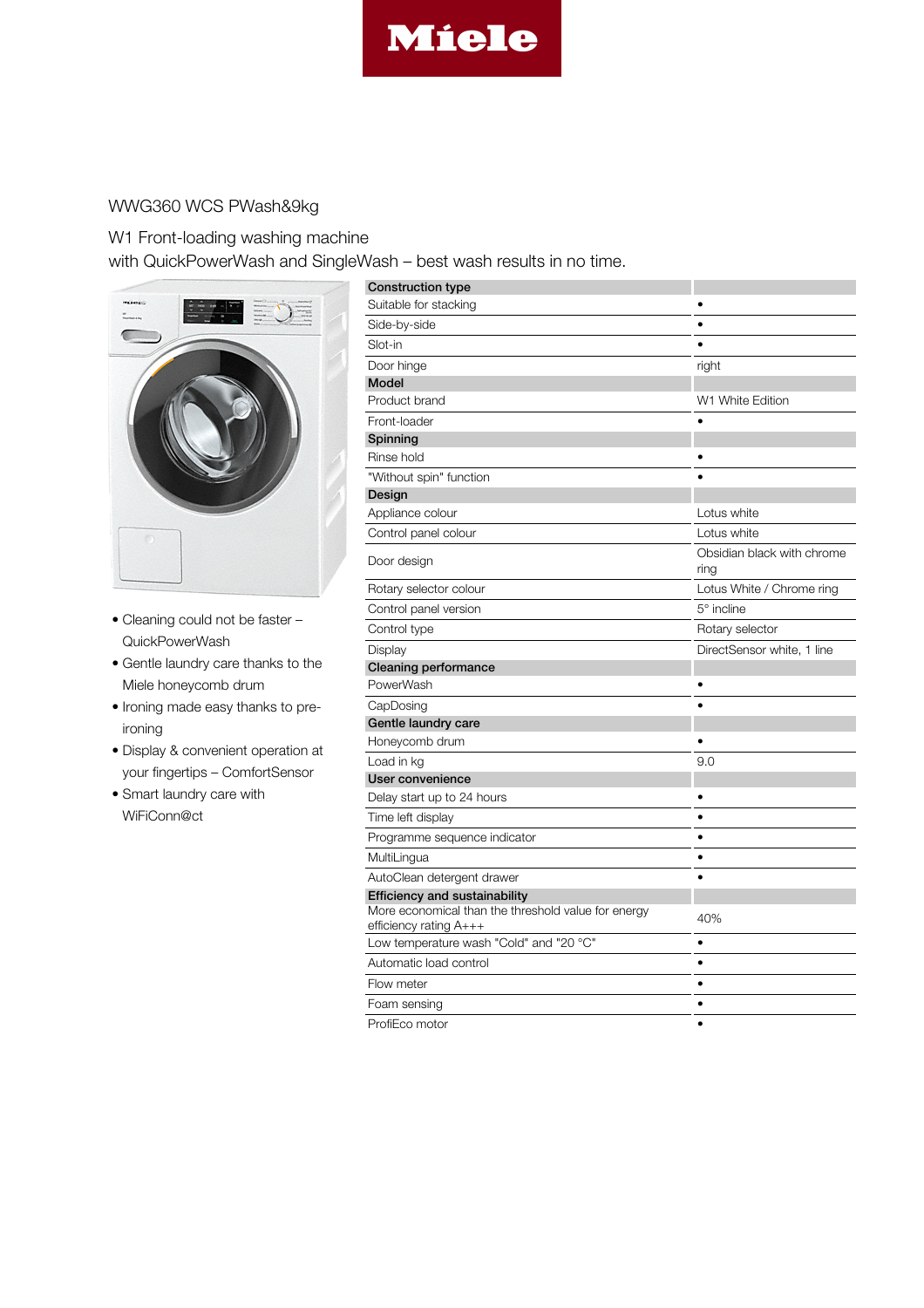

## WWG360 WCS PWash&9kg

W1 Front-loading washing machine with QuickPowerWash and SingleWash – best wash results in no time.



| Wash programmes                            |                        |
|--------------------------------------------|------------------------|
| QuickPowerWash                             |                        |
| Automatic plus                             |                        |
| Minimum iron                               |                        |
| Delicates                                  | $\bullet$              |
| Shirts                                     | $\bullet$              |
| Silk (hand-washable)                       |                        |
| Woollens (hand-washable)                   | $\bullet$              |
| Express 20                                 | $\bullet$              |
| Dark garments / Denim                      | $\bullet$              |
| Outerwear                                  | $\bullet$              |
| Proofing                                   | ٠                      |
| Sportswear                                 | $\bullet$              |
| Clean machine                              | $\bullet$              |
| Cottons Eco                                | $\bullet$              |
| Separate rinse/Starch                      |                        |
| Drain / Spin                               | $\bullet$              |
| ECO 40-60                                  |                        |
| <b>Wash options</b>                        |                        |
| SingleWash                                 | $\bullet$              |
| Short                                      | $\bullet$              |
| Soak                                       | ٠                      |
| Pre-wash                                   | $\bullet$              |
| Water plus                                 | $\bullet$              |
| Additional rinse cycle                     | $\bullet$              |
| Extra quiet                                | $\bullet$              |
| Pre-ironing                                | ٠                      |
| <b>Buzzer</b>                              | ٠                      |
| AllergoWash                                | $\bullet$              |
| Appliance networking                       |                        |
| Miele@home                                 |                        |
| MobileControl                              | $\bullet$              |
| ShopConn@ct                                | $\bullet$              |
| WiFiConn@ct                                | $\bullet$              |
| Quality                                    |                        |
| Suds container                             | <b>Stainless Steel</b> |
| Counterweights made of cast iron<br>Safety | $\bullet$              |
| Water control system                       |                        |
| Safety lock                                | ٠                      |
| PIN code lock                              | $\bullet$              |
| Optical interface                          |                        |
|                                            |                        |